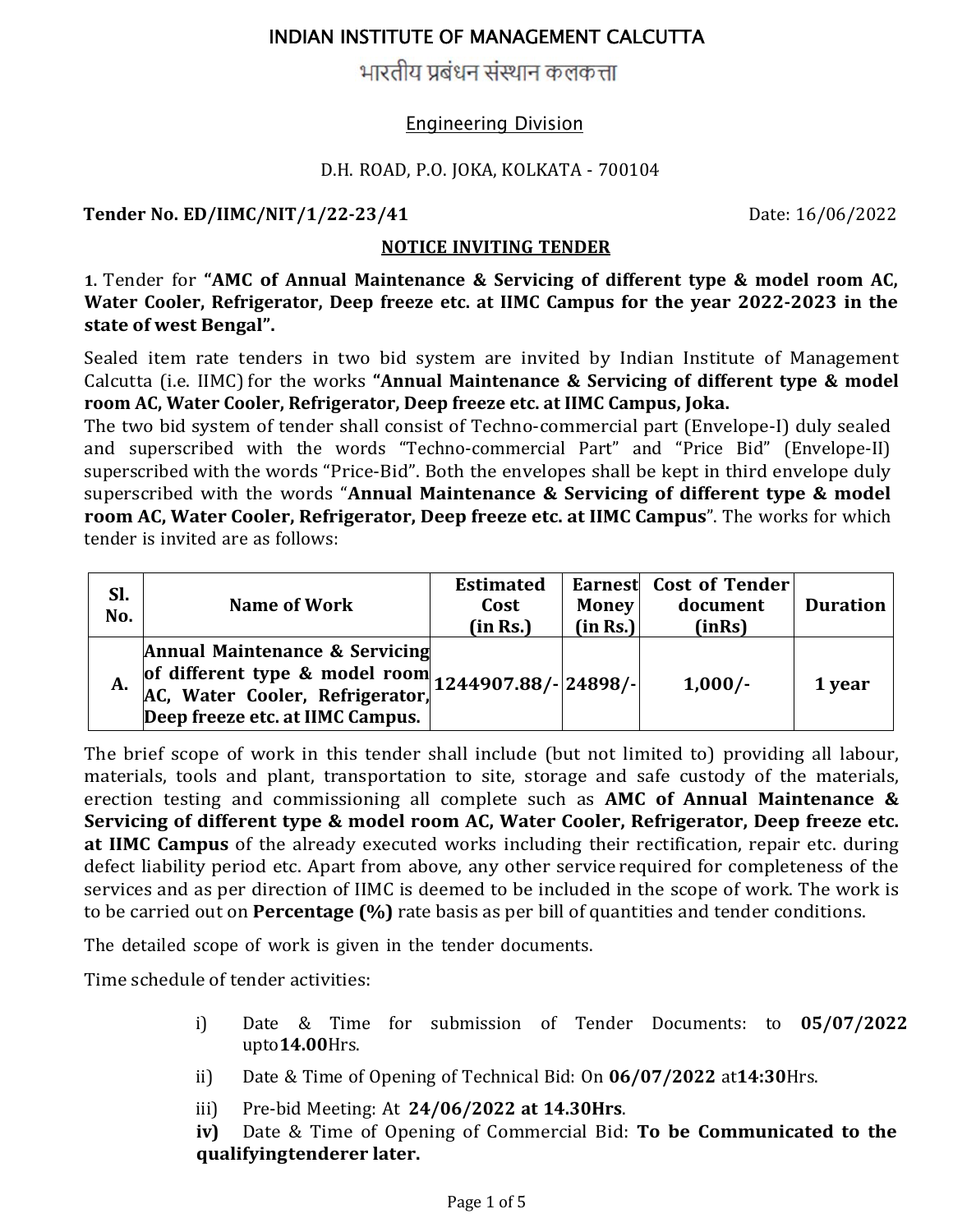## भारतीय प्रबंधन संस्थान कलकत्ता

3.0 Contractors who fulfill the following basic qualifying requirements are eligible to participate in this tender.

a) Bidder should have completed /substantially completed during last 7 (Seven) years from the last date of submission of the bid the following "similar works".

Three similar works, each of costing minimum **40%** of the estimated cost put to this tender.

**OR**

Two similar works each of costing minimum **60%** of the estimated cost put to this tender.

**OR**

One similar work costing minimum **80%** of the estimated cost put to this tender.

The substantially completed works shall be the works where at least 80% billing of total awarded value has been achieved. The certificates issued by client with billed value of work shall form the basis of evaluation.

b) For evaluation purpose, the completion cost of works mentioned in the completion certificate shall be enhanced by 7% per annum till the end of month prior to date of NIT.

c) Should have had Average Annual Financial Turnover of at least 50% of the estimated cost of the work in the last three consecutive years ending 31.03.2022 duly certified by a Chartered Accountant.

d) Should not have incurred any loss in more than two years during the immediate last five consecutive financial years ending 31.03.2022. Copies of balance sheet / certificate from Chartered Accountant are to be submitted.

e)Should have valid Permanent Account Number of Income Tax. Should have a valid trade license. Copies of documentary evidence are to be submitted.

f) Should have valid GST Registration number in the state of West Bengal. In case the bidder do not have GST Registration number in the state of West Bengal, the same shall be obtained by the successful bidder within one month from the date of LOI or before release of 1st RA Bill whichever is earlier. An undertaken shall be submitted by the bidder for the submission of GST in the State of West Bengal required in the line with the above.

g) The experience certificates issued by Government Organizations / Semi Government Organizations / State Government Public Works Department / Central Government / Public Sector Undertakings / Autonomous Bodies/ Municipal Bodies eligibility of the Public Limited Companies / Non-government organizations shall be accepted for assessing the eligibility of tender.

However, the certificates issued by a Public Limited Company / Non-governmental Organization must be supported by TDS certificates in support of value of work done by the tenderer.

h) The contractors who are in litigation with IIMC currently or for last three years are not eligible to participate in this tender. In case it is subsequently found in the tendering stage that the tenderer has participated in the tender even though he is already in litigation with IIMC his offer shall be rejected and his EMD shall be forfeited by IIMC. In case such a tenderer is awarded with the work his contract will be terminated forthwith and all his securities will be forfeited by IIMC.

i) Even though an applicant may satisfy the eligibility criteria, IIMC reserves the right for not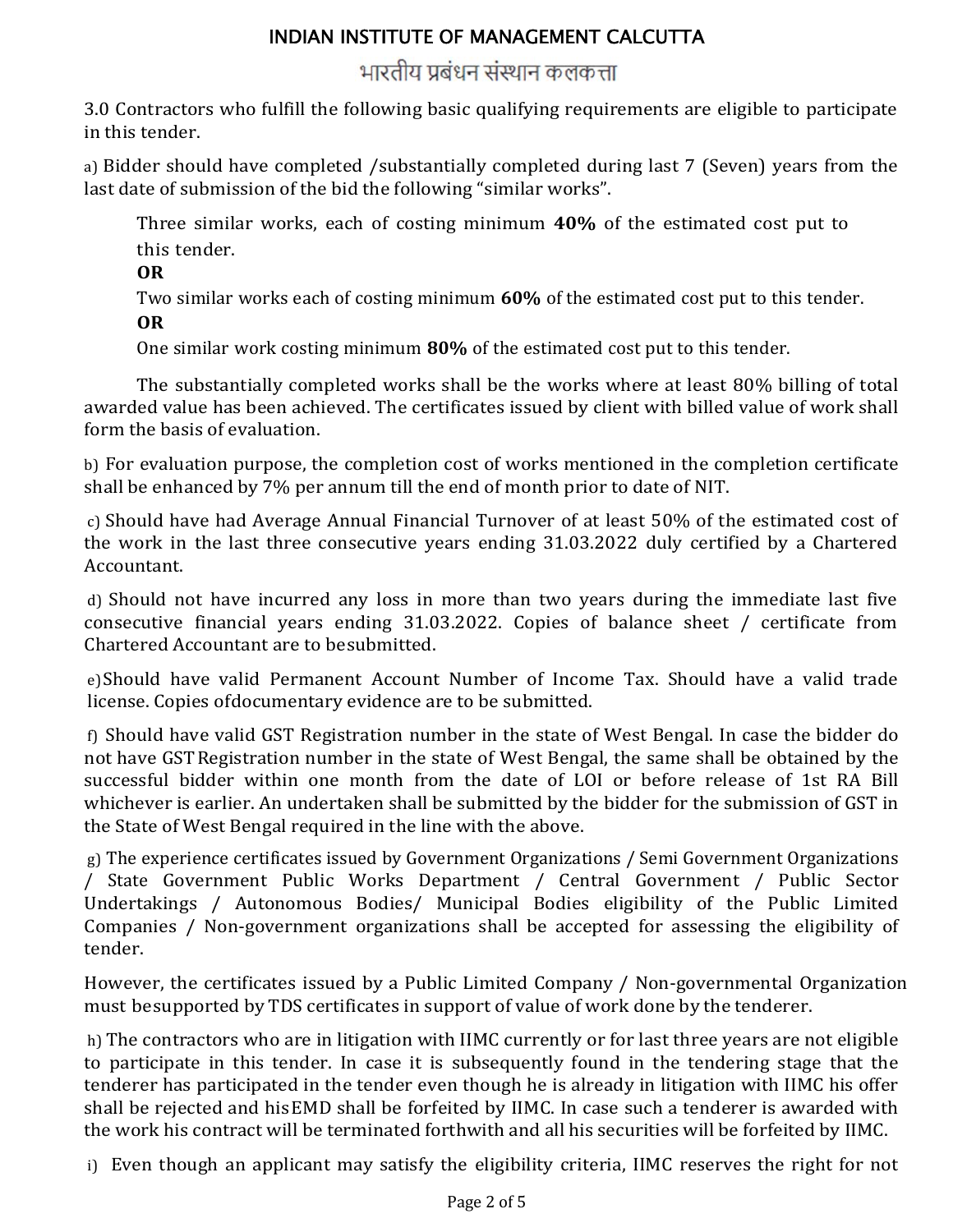# भारतीय प्रबंधन संस्थान कलकत्ता

issuing the tender document if the applicant has record of poor performance such as abandoning work, not properly completing the work, delay in completion of work, poor quality of work, financial failure / weakness etc.

**j)** Site visit for the subject tender is mandatory. The bidders shall visit the site to Study/assess the tendered work and also acquaint themselves of the prevailing local conditions before submitting their bid. **Prospective bidders have to attend the Pre‐Bid meeting compulsory; otherwise they will not be eligible for submitting tender for the scheduled work.** 

k)All corrigendum and addendum shall be part of tender documents and are to be submitted duly signed and stamped by the tenderer. Even if tenderer fails to submit corrigendum and addendum duly signed by him, he will be deemed to have gone through such addendums/ corrigendum if any, and no claim shall be entertained by IIMC on account of any omission /error on his part.

l) The contractor has to obtain labour license within one month from the date of issuance of work order or submission of 1st R/A Bill, whichever is earlier.

- 4.0 Tender documents comprising of the following:
	- a) Volume –I:
		- a. Notice Inviting Tender
		- b. General Conditions of Contract.
		- c. General Scope of Work and Terms Conditions of the Contract.
		- d. Special Terms and Conditions of the Contract
		- e. Letter of Undertaking.
		- f. Checklist of Documents to be submitted
	- b) Volume –II: Price Bid of this work.

5.0 Relevant experience certificates and other documents shall be self-attested by the tendered. Completion Certificates from clients shall be in the name of the Company who is submitting the tender. The bidder has to produce original documents for verification at the time of opening of tender or as and when demanded. The Tender of any tenderer shall be rejected if on detailed scrutiny, documents submitted along with the tender are found to be unsatisfactory/ forged and the EMD submitted by him shall stand forfeited by IIMC. The decision of IIMC in this regard shall be final and binding on the tenderer.

6.0 All Tenders shall be valid up to 90 days from the due date of submission including any extension thereof and must be accompanied by Earnest Money Deposit payable favouring, "**IIMC Construction Works Accounts**", payable at Kolkata in form of DD. The EMD shall be valid for a minimum period of 90 days (Ninety Days) from the date of publication of Tender. Tenders submitted without EMD or with inadequate amount of EMD shall be rejected. However, exemption will be granted for submission of EMD to applicable firms/agencies as per Govt. of India norms.

7.0 All Tenders must be accompanied by Tender document cost payable favouring, "**IIMC Construction Works Accounts**", payable at Kolkata in form of DD. It shall be valid for a minimum period of 90 days (Ninety Days) from the date of publication of Tender. Tenders submitted without this or with inadequate amount of EMD shall be rejected.

The duly signed scanned copies of the Demand Drafts along with the relevant documents need to upload on the CPPP as well as hard copies of the relevant Documents along with the original Demand Drafts need to submit in the drop down box at Engineering Division, IIMC, Kolkata.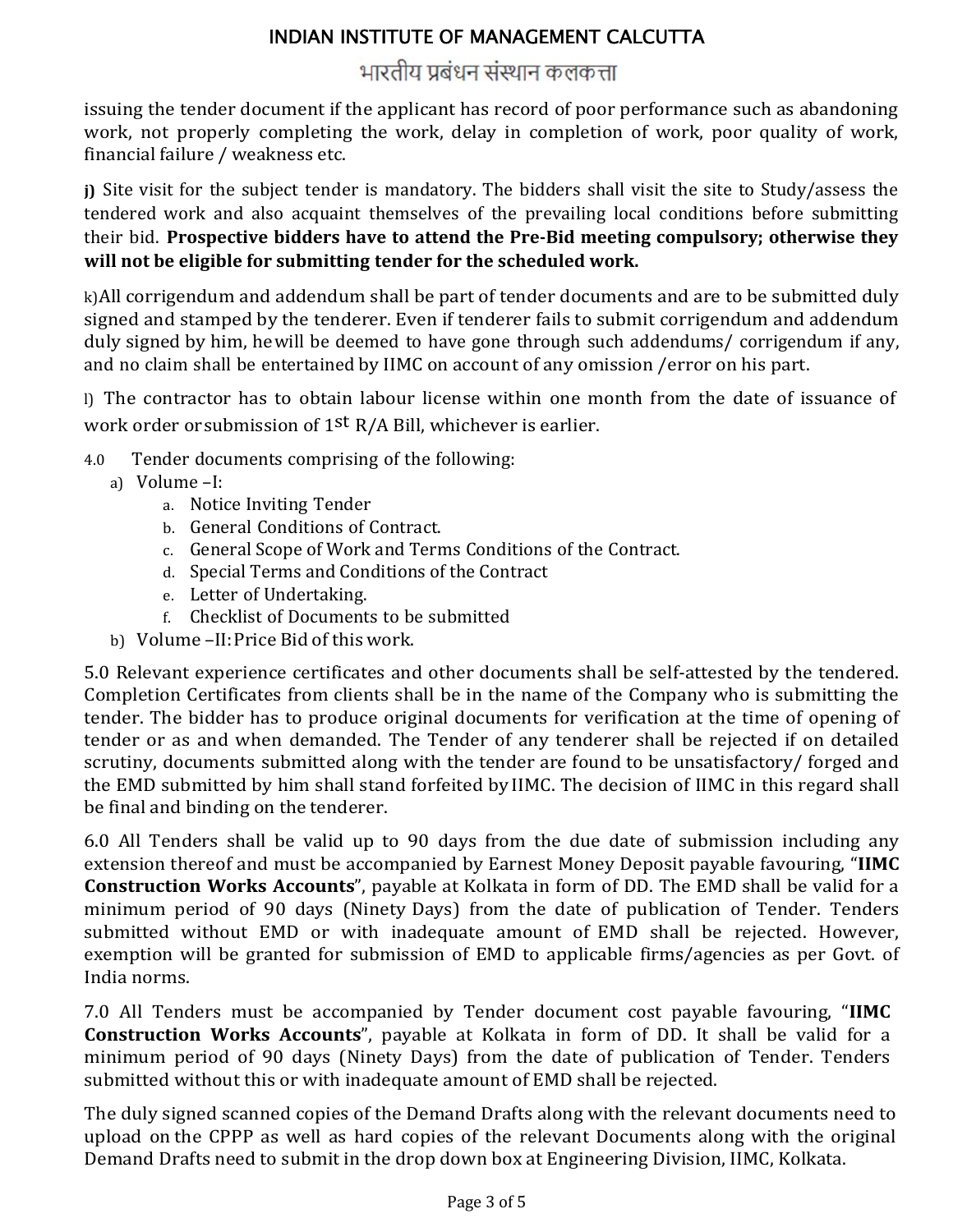# भारतीय प्रबंधन संस्थान कलकत्ता

8.0 The Terms & Conditions contained in this NIT and tender documents shall be applicable. In case of any unscheduled holiday taking place on the last day of issue of tender/submission of tender, the next working day will be treated as scheduled day and time for issue/submission of Tender.

9.0 IIMC reserves its right to take appropriate action including disqualification of tenderer(s) as may be deemed fit and proper by IIMC at any time without giving any notice to the tenderer in this regard. The decision of IIMC in the matter of disqualification shall be final and binding on the Tenderers.

10.0 IIMC reserves the right to accept any tender or reject any or all tenders or annul this tendering process without assigning any reason and liability whatsoever and to re-invite tender at its sole discretion. The corrigendum or addendum, extension, cancellation of this NIT, if any, shall be hosted on the IIMC website. The bidders are required to check IIMC's website regularly for this purpose, to take into account before submission of tender. All Corrigendum and addendum are to be submitted duly signed & stamped.

11.0 The price bid of those bidders whose bids have been found to be prima-face technocommercially accepted on the basis of documents submitted along with the bid (Technocommercial part) shall be opened with prior intimation to them. Hence, the participating tenderers must furnish their e-mail id and contact phone numbers on the techno-commercial part.

12.0 In case of tie-tender, where two firms are biding lowest, IIMC reserves the right to split the work among these bidders and / or IIMC will reserve the right to award the tender to any one of such bidder. Further IIMC does not bind itself to accept the lowest tender. The decision of IIMC in this regard shall be final and binding on the tenderers.

13.0 Tender is uploaded in CPP portal and IIMC website dated **16/06/2022**

### **14.0 SUBMISSION OF TENDER**

- A. Help for bidders, FAQ, Information about DSC and Bidders Manual Kit containing the detailed guidelines for e-Procurement system are also available on Central Public Procurement Portal.[https://eprocure.gov.in/eprocure/app]
- B. It is mandatory for all the bidders to have a valid Digital Signature Certificate (in the name of person having power of attorney to sign the Bid) from any of the licensed Certifying Agency (Bidders can see the list of licensed CA's from the link www.cca.gov.in) to participate in e-Procurement of IIM CALCUTTA.
- C. It is mandatory for the bidders to get their firm /company registered with e-procurement portal https://eprocure.gov.in/eprocure/app to have user ID & password.
- D. Tender documents will be available online on website https://eprocure.gov.in/eprocure/app which can be downloaded free of cost.
- E. Bidders may download and refer the "Instructions for Online Bid Submission" from
- F. (https://eprocure.gov.in/eprocure/app).
- G. The tender documents shall be submitted online in the prescribed format given on the websites and technical bids received online shall be opened as per NIT or Corrigendum thereof. No other mode of submission is acceptable. Detailed credentials as per the requirement of eligibility criteria and all tender papers except Bill of Quantities are to be submitted in "Technical Bid".
- H. Bill of Quantities with rates duly filled in is to be submitted in the format provided online in the name of "Financial Bid". Hence, physical submission of the documents is limited to